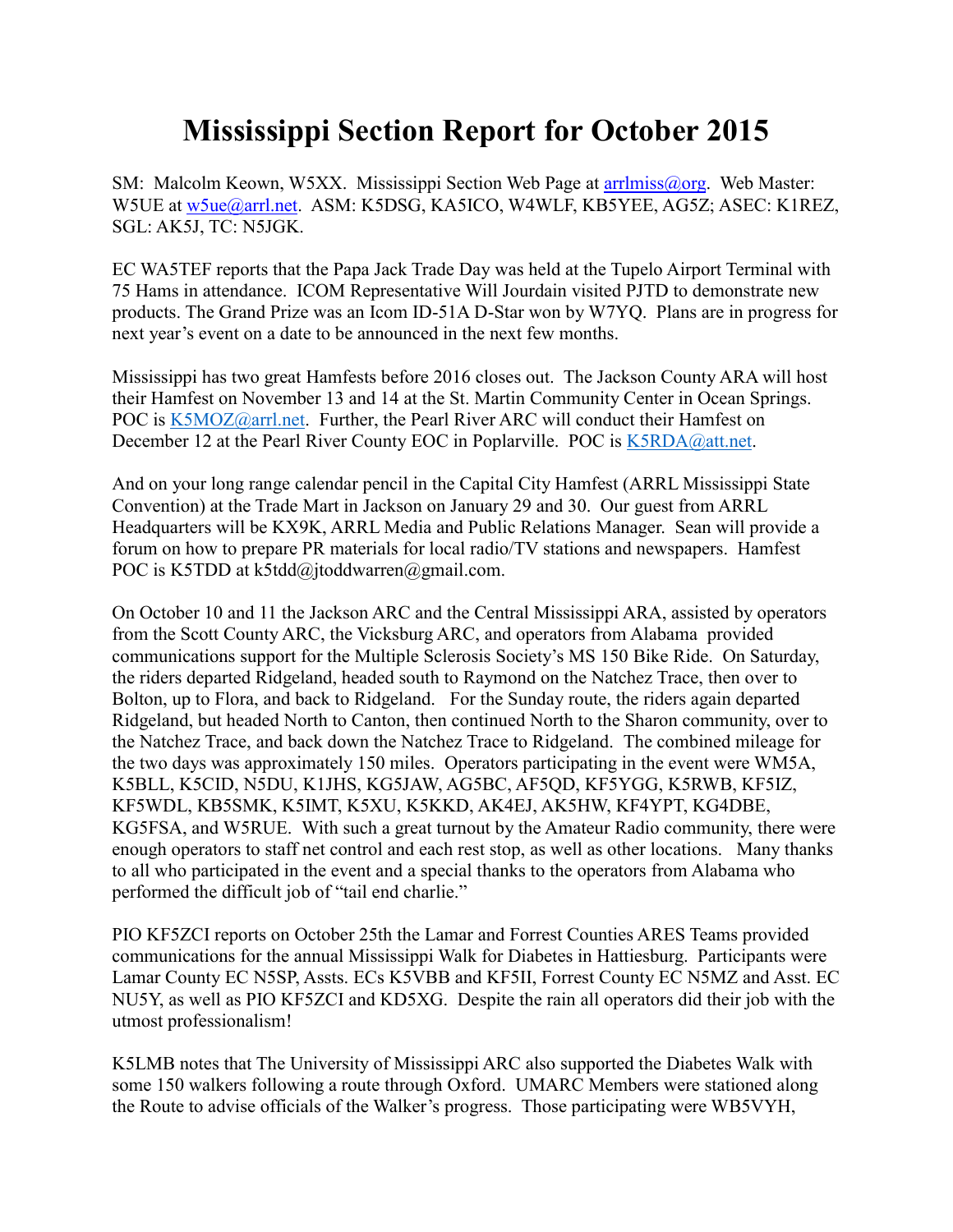## KC5KLW, KZ7H, AB5TR, and K5LMB with KC9NPF as Net Control.

Mississippi got some good recognition in the November QST. The lead article was by KW5GP entitled 'Introduction to the Arduino Microcomputer." In addition, W5THT had an article in 'Hints and Kinks' entitled 'Thoriated-Tungsten Filament Rejuvenation' plus Pat had his picture in 'Happenings' with his 630 Meter Antenna Tuning System. A pat on the back for both Mississippi Hams.

K5SCW reports that Pearl River ARES supported the Pearl River EMA in standing up a simulated displaced persons shelter at the Southern Baptist facility in McNeil. They had 6 participants manning both VHF and HF stations. There were some issues with equipment familiarity, and several areas were identified where ARES members needed some remedial or additional training. Shawn says all in all it was a success.

Lee County EC WA5TEF reports on October 28 they participated in the statewide tornado drill. A simulated tornado warning was issued at 0916, and the Northeast Mississippi Skywarn Weather Net activated. K5TMM, WA5CYR, AF5OH, W5STV, KE5UFZ, AF5PO, AK5CT and WA5TEF participated in the net. Memphis Weather was not able to fire up their station due to remodeling being done there. They hope to conduct another test once they get equipment hooked back up.

West Central Mississippi DEC KC5IMN is holding quarterly meeting for his ECs and AECs. The objective is to promote a cohesive organization capable of responding to EMCOMM Events. All DECs are encouraged to hold regular District Meetings to strengthen ARES.

AD5DO reports from Columbus that the Lowndes County ARC has a new repeater on the air replacing the old 147.000 machine. Teletec, the tower owner, advised the Club last spring that this would be an excellent time to upgrade the repeater equipment. As a result, all of the antennas, feedlines, mounting brackets, and hardware were replaced. A climate controlled portable building was delivered to the tower site and off loaded by crane. Finally a Yaesu Fusion Repeater was installed, and 147.000 is back on the air!

N5AHM reports that the Mississippi Coast ARA held their third Ham Campout October 23-25. There was great weather, plenty of DX worked, and a group of Cub Scouts dropped by to be introduced to Ham Radio.

N5XXX reminds us that December 5 th is Skywarn Recognition Day. This is an annual event when the NWS says thanks to Ham volunteers for their assistance during high impact weather and hydrologic events. WX5JAN will operate from the NWS at the Jackson Airport. This will give local hams an opportunity to tour the Jackson NWS and operate WX5JAN from 8AM to 1PM trying to contact as many other Ham Stations at NWS facilities as possible. For more info contact Billy Bob at wrsekul@aol.com.

There seems to be a growing reluctance on the section nets to handling formal traffic. This could be because hams don't want to be bothered with it or don't know how to handle traffic. This is not good because a communications emergency is not the time to learn how to handle traffic. In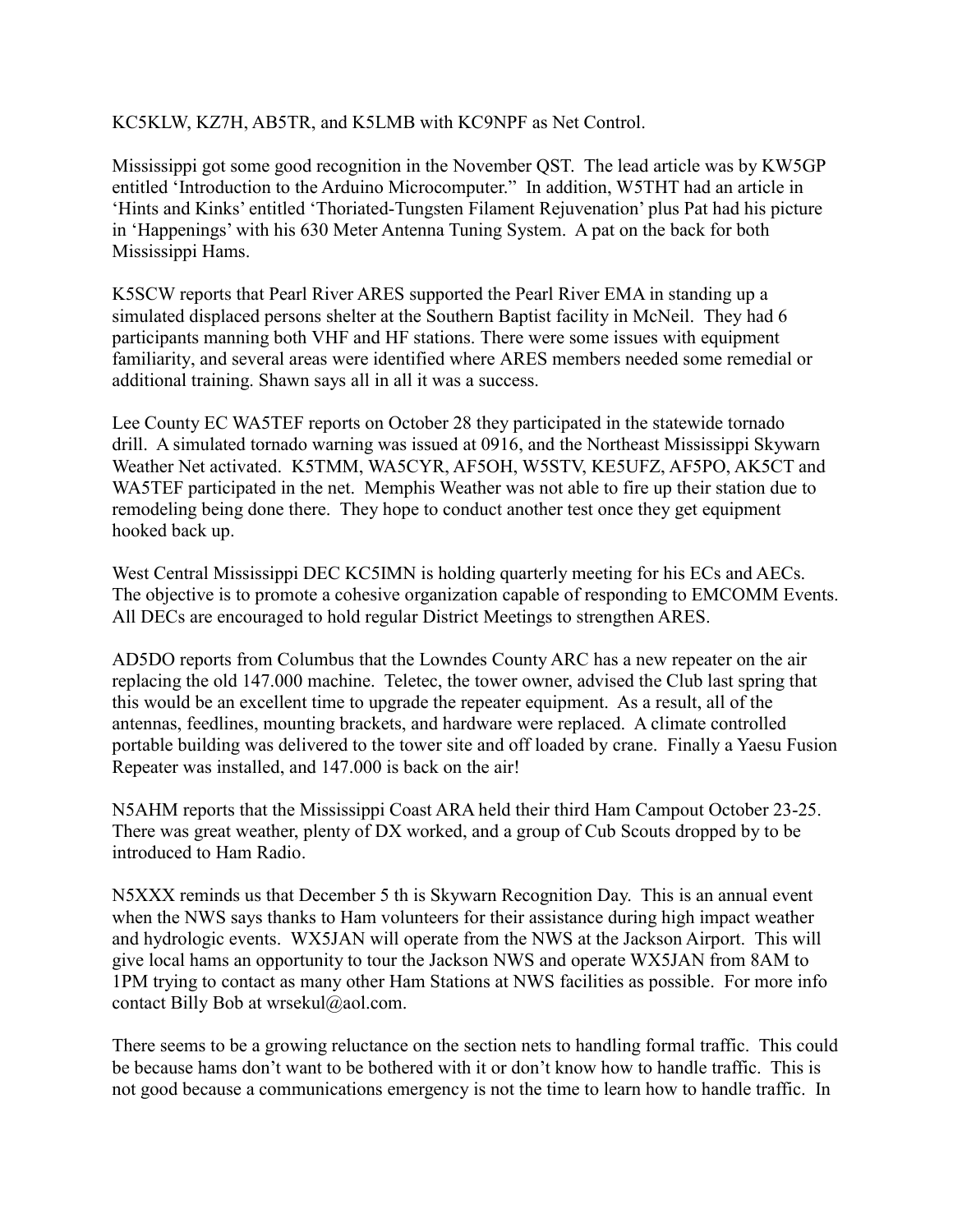many cases the traffic is for a new Ham who has a bunch of questions on how to get on the air or gives the traffic handler a chance to strike up a new friendship. There is plenty of information on the ARRL Web Site on traffic handling. Just type in traffic on the search engine.

Welcome to the following new Hams in Mississippi in October: KG5JML, Tim - Tishomingo; KG5JMM, David - Iuka; KG5JMN, David - Tishomingo; KG5JTD, Anthony - Biloxi; KG5JTE, Harriet - Ocean Springs; KG5JVF, Byron - Ecru; KG5JVT, Joshua - Petal; KG5JVV, Mickey - Monticello; KG5JVW, Dixie - Raymond; KG5JVZ, Kenneth - Florence; KG5JWA, Donald - Meridian; KG5JWB, Timothy - Meridian; KG5JWC, Lynn - Meridian; KG5JWD, Donald - Meridian; KG5JWH, Nathan - Foxworth; KG5JWL, Carl - Madison; KG5JWM, Brian - Flowood; KG5JWN, Christopher - Jackson; KG5JWO, Richard - Pearl; KG5JXX, Brantley - Mooreville; KG5JZU, Kevin - Hernando; and KG5JZV, Debbie - Pontotoc. If any of these new Hams are in your area give them a call and see if they need any help getting on the air and invite them to your next local club meeting!

Also welcome to the following new ARRL Members in October: WB4BWD, Thurston - Pascagoula; KJ6EB, Cotter - Corinth; KG5HAG, Christopher - Brandon; KG5JAW, Brooke - Brandon; KG5JJX, William - Pascagoula; KD5JQF, Talmadge - Corinth; KG5JWH, Nathan - Foxworth; KG5JWL, Carl - Madison; W5MSV. Michael - Morton; N5NZ, David - Ellisville; WE5ROK, Ryann - Steens; KD5QQL, Kendel - Corinth; KE5VRN, Vernon - Cleveland; N5YAB, Charles - Wiggins; KE5YFA, Joyce - Pearl; and W7YQ, Alan - Okolona.

As of October 31 ARRL Membership in Mississippi was 1,147 up 11 from last month! We are approaching out record of 1,156. Keep working! Thanks to all who promote ARRL Membership!

Congratulations to the following on their upgrades: KG5AVJ, James - Southaven; KF5CCI, Charles - Meridian; KC5HPU, Wayne - Meridian; KG5IIS, William - Madison; KG5IRU, Charles - Senatobia; KG5JJY, Charles - Clinton; KD5QQL, Kendel - Corinth; KC8SAJ, Benjamin - Lake; and KB5SAT, Herbert - Hurley.

ASEC/DEC/EC Monthly Reports for October 2015: WB5CON (Alcorn), KC5IIW (Scott), K5MOZ (Jackson), WX5N (NE MS/Prentiss/Tishomingo), K5SCW (Pearl River), WX5SE (Itawamba), and WA5TEF (Lee).

PIO Report: KF5ZCI

Club Newsletter/Reports (Editor): Delta ARES (K5JAW), Lowndes County ARC (AD5DO), Marion County ARC (AF5NG), and the Meridian ARC (W5MAV).

HF Net Reports - sessions/QNI/QTC (Net Manager)

Magnolia Section Net 31/1052/8 (K5DSG) MS Baptist Hams Net 4/24/0 (WF5F) MSPN 31/2086/14 (K5NRK)